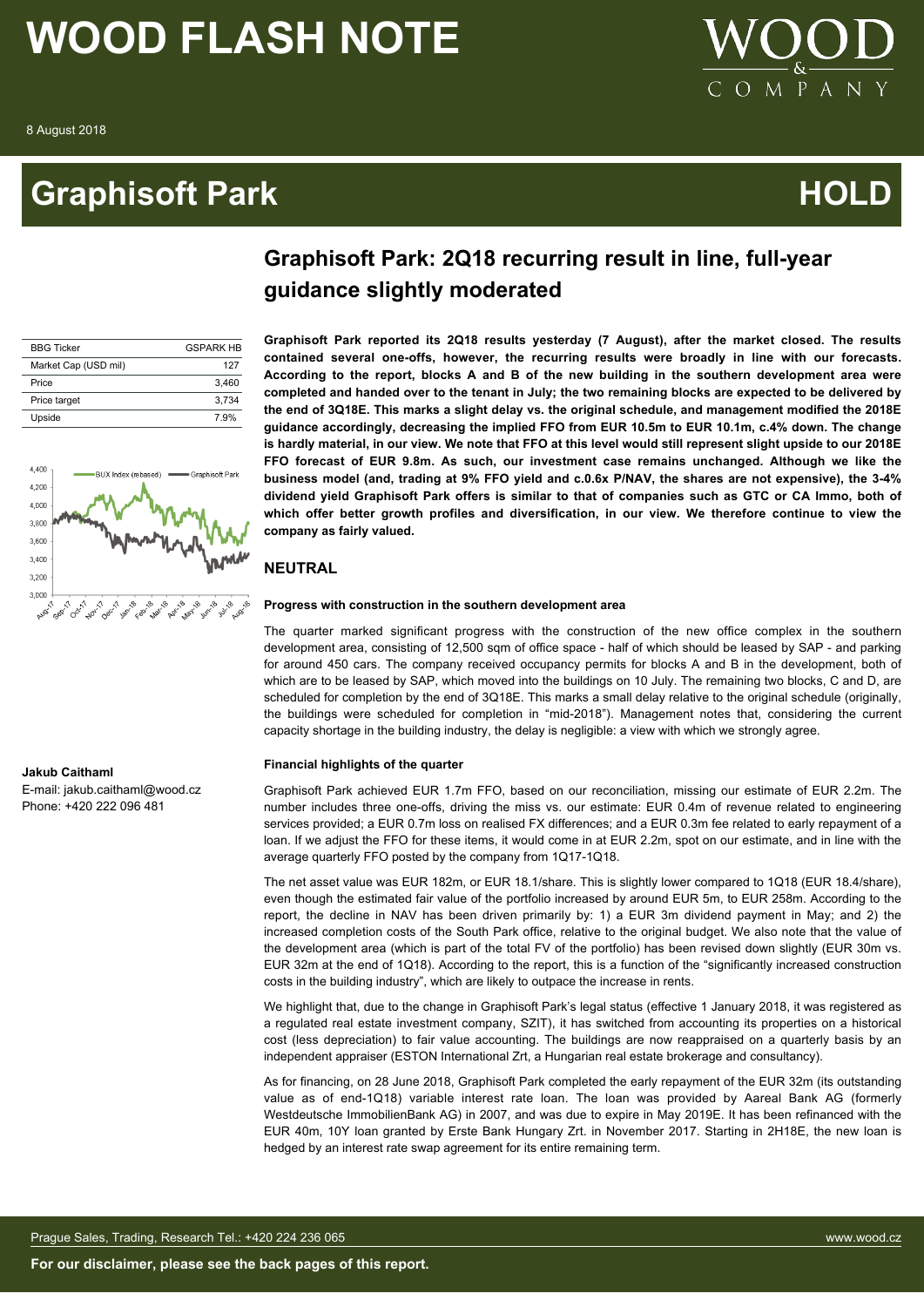

Overall, the balance sheet remains very conservative. As of end-2Q18, net debt amounted to EUR 67m. This represents 28% net LTV on the balance sheet value of the investment property. The equity ratio (equity/total assets) stood at 65% as of the end of the quarter.

| Graphisoft Park: 2Q18 review |  |  |  |  |
|------------------------------|--|--|--|--|
|------------------------------|--|--|--|--|

| EUR <sub>m</sub>                       | <b>2Q17</b> | 3Q17   | 4Q17   | <b>1Q18</b> | <b>2Q18</b> | pop       | yoy      | <b>2Q18W</b> | vs. W    |
|----------------------------------------|-------------|--------|--------|-------------|-------------|-----------|----------|--------------|----------|
| <b>Rental income</b>                   | 2.7         | 2.6    | 2.9    | 2.9         | 2.8         | $-2%$     | 6%       | 2.9          | $-4%$    |
| Service charge income                  | 0.9         | 1.0    | 1.3    | 1.1         | 1.0         | $-6%$     | 9%       | 1.2          | $-17%$   |
| Service charge expense                 | $-0.8$      | $-0.9$ | $-1.1$ | $-1.0$      | $-1.0$      | $-6%$     | 16%      | $-1.1$       | $-11%$   |
| Direct property related expenses       | 0.0         | 0.0    | 0.0    | 0.0         | 0.0         | $-47%$    | $-47%$   | 0.0          | $-60%$   |
| <b>Net rental income</b>               | 2.7         | 2.7    | 3.0    | 2.9         | 2.8         | $-1%$     | 5%       | 3.0          | $-6%$    |
| Operating expenses                     | $-0.5$      | $-0.3$ | $-0.4$ | $-0.3$      | $-0.4$      | 42%       | $-16%$   | $-0.4$       | 4%       |
| Other income (expense)                 | 0.0         | 0.0    | 0.0    | 0.0         | 0.4         | $-145.7x$ | 107.5x   | 0.0          | $-11.9x$ |
| <b>EBITDA</b>                          | 2.2         | 2.4    | 2.5    | 2.6         | 2.9         | 11%       | 29%      | 2.6          | 11%      |
| D&A and revaluation gains              | $-1.2$      | $-1.2$ | $-1.2$ | 1.1         | 1.6         | 39%       | $-2.3x$  | 2.0          | $-22%$   |
| <b>Operating profit</b>                | 1.1         | 1.2    | 1.3    | 3.7         | 4.4         | 19%       | 3.1x     | 4.6          | $-4%$    |
| Interest income                        | 0.0         | 0.0    | 0.0    | 0.0         | 0.0         | n/a       | n/a      | 0.0          | n/a      |
| Interest expense                       | $-0.2$      | $-0.2$ | $-0.2$ | $-0.2$      | $-0.5$      | 1.8x      | 1.1x     | $-0.3$       | 35%      |
| FX differences - realized              | 0.0         | 0.0    | 0.2    | $-0.1$      | $-0.7$      | 6.3x      | 64.1x    | 0.0          | n/a      |
| FX differences - not realized          | 0.0         | $-0.1$ | $-0.3$ | 0.1         | 0.7         | 5.7x      | $-46.3x$ | 0.0          | n/a      |
| <b>PBT</b>                             | 0.8         | 1.0    | 1.0    | 3.6         | 4.0         | 13%       | 3.9x     | 4.2          | $-5%$    |
| Current income tax                     | $-0.1$      | 0.0    | 0.0    | 0.0         | 0.0         | 6.2x      | $-59%$   | 0.0          | n/a      |
| Deferred income tax                    | $-0.1$      | 0.7    | 0.0    | 0.0         | 0.0         | $-2.0x$   | $-86%$   | 0.0          | n/a      |
| Profit for the period                  | 0.7         | 1.7    | 1.0    | 3.6         | 4.0         | 12%       | 5.0x     | 4.2          | $-6%$    |
| <b>FFO reconciliation</b>              | <b>2Q17</b> | 3Q17   | 4Q17   | <b>1Q18</b> | <b>2Q18</b> | qoq       | yoy      | <b>2Q18</b>  | vs. W    |
| Net rental income                      | 2.7         | 2.7    | 3.0    | 2.9         | 2.8         | $-1%$     | 5%       | 3.0          | $-6%$    |
| Operating expenses                     | $-0.5$      | $-0.3$ | $-0.4$ | $-0.3$      | $-0.4$      | 42%       | $-16%$   | $-0.4$       | 4%       |
| Other income / expense                 | 0.0         | 0.0    | 0.0    | 0.0         | 0.4         | $-145.7x$ | 107.5x   | 0.0          | $-11.9x$ |
| Net interest expense                   | $-0.2$      | $-0.2$ | $-0.2$ | $-0.2$      | $-0.5$      | 1.8x      | 1.1x     | $-0.3$       | 35%      |
| <b>Realized FX differences</b>         | 0.0         | 0.0    | 0.2    | $-0.1$      | $-0.7$      | 6.3x      | 64.1x    | 0.0          | n/a      |
| FFO I - pre-tax                        | 2.0         | 2.2    | 2.5    | 2.3         | 1.7         | $-25%$    | $-12%$   | 2.2          | $-22%$   |
| Current income tax                     | $-0.1$      | 0.0    | 0.0    | 0.0         | 0.0         | 6.2x      | $-59%$   | 0.0          | n/a      |
| <b>FFO1</b>                            | 1.9         | 2.2    | 2.5    | 2.3         | 1.7         | $-26%$    | $-10%$   | 2.2          | $-24%$   |
| # of shares (ex.treasury and employee) | 0.0         | 0.0    | 0.0    | 10.1        | 10.1        | 0%        | n/a      | 10.1         | 0%       |
| FFO <sub>I</sub> /sh                   | 0.19        | 0.22   | 0.25   | 0.23        | 0.17        | $-26%$    | $-10%$   | 0.22         | $-24%$   |
| Annualized FFO yield*                  | 7.0%        | 8.1%   | 9.2%   | 8.5%        | 6.3%        |           |          |              |          |
| <b>NAV</b>                             | 198.3       | 195.0  | 185.0  | 185.5       | 182.4       | $-2%$     | $-8%$    |              | n/a      |
| NAV/sh                                 | 19.7        | 19.3   | 18.4   | 18.4        | 18.1        | $-2%$     | $-8%$    |              | n/a      |
| P/NAV*                                 | 0.55x       | 0.56x  | 0.59x  | 0.59x       | 0.60x       |           |          |              |          |

Source: Company data, WOOD Research; \*on current share price

### **Changes to guidance**

The following tables highlight how the new guidance compares with the previous one, as well as to our own estimates.

According to the report, these were the key changes management made to the 2018E forecast: 1) later delivery of a new building (rental income lower by around EUR 0.3m); 2) higher one-off revenues from engineering services provided (a positive effect of EUR 0.1m, which we book under other income); 3) an increase in operating costs (negative effect of EUR 0.2m); and 4) a change in the depreciation calculation (positive effect of EUR 0.3m).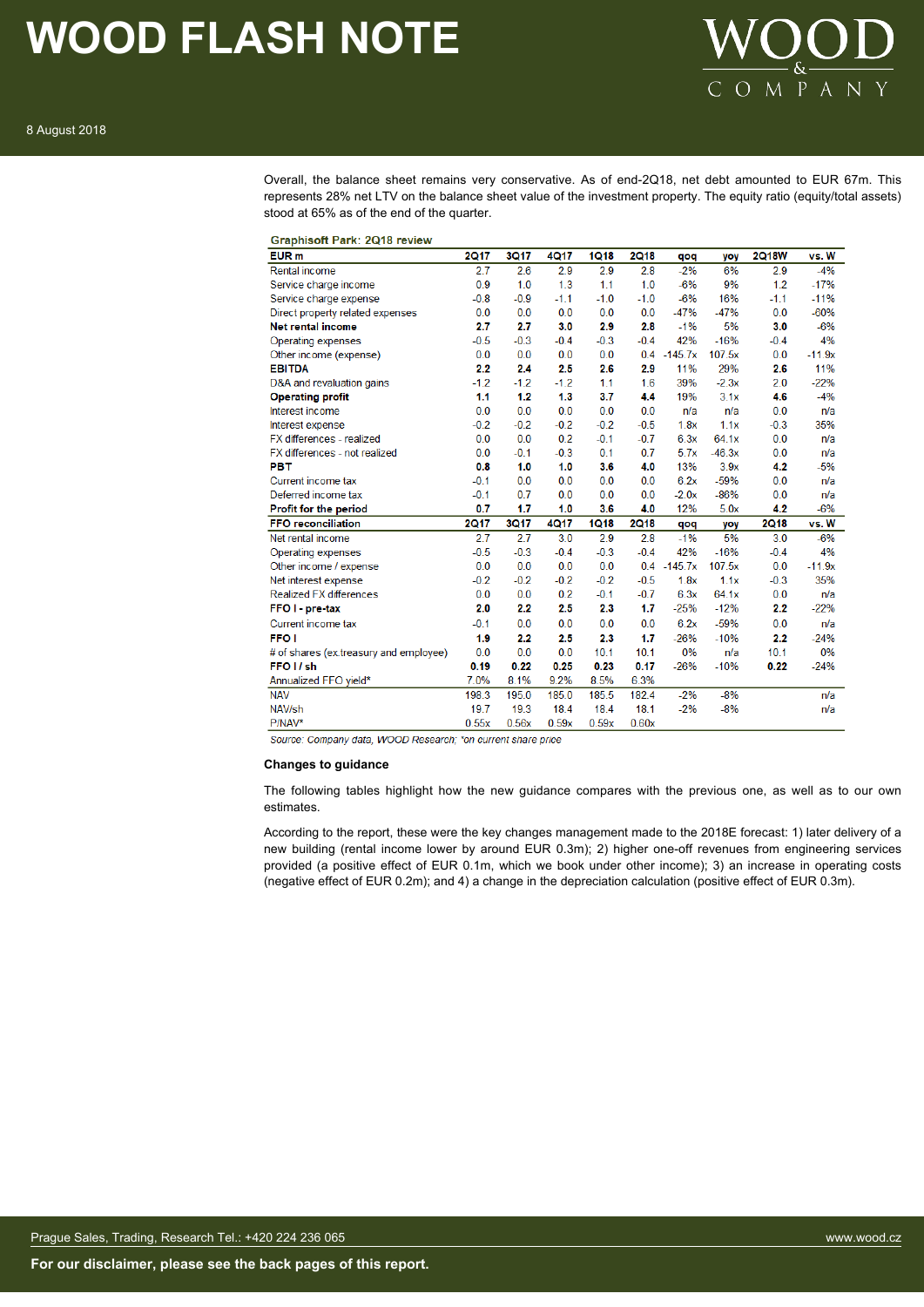

8 August 2018

| EUR <sub>m</sub>         | 2018-old | 2018-new | % diff | 2019-old | 2018-new | % diff |
|--------------------------|----------|----------|--------|----------|----------|--------|
| Rental revenue           | 12.3     | 12.0     | $-2%$  | 13.8     | 13.6     | $-1%$  |
| Other income (net)       | 0.6      | 0.7      | 17%    | 0.4      | 0.4      | 0%     |
| Operating expense        | $-1.2$   | $-1.4$   | 17%    | $-1.3$   | $-1.4$   | 8%     |
| <b>EBITDA</b>            | 11.7     | 11.3     | $-3%$  | 12.9     | 12.6     | $-2%$  |
| Depreciation             | $-6.4$   | $-6.1$   | $-5%$  | $-7.4$   | $-7.0$   | $-5%$  |
| <b>Operating profit</b>  | 5.3      | 5.2      | $-2%$  | 5.4      | 5.6      | 4%     |
| Net interest expense     | $-1.2$   | $-1.2$   | 0%     | $-1.1$   | $-1.1$   | 0%     |
| <b>Profit before tax</b> | 4.1      | 4.0      | $-2%$  | 4.3      | 4.5      | 5%     |
| Income tax expense       | 0        | 0.0      | n/a    | $\Omega$ | 0.0      | n/a    |
| <b>Net profit</b>        | 4.1      | 4.0      | $-2%$  | 4.3      | 4.5      | 5%     |

Source: Company data, WOOD Research; \*old denotes the guidance published in 1Q18, new denotes the guidance published in 2Q18

### Graphisoft Park: restated management guidance vs our forecast

| <b>2018W</b> | $%$ diff | 2019G  | 2019W    | % diff                                                                                                         |
|--------------|----------|--------|----------|----------------------------------------------------------------------------------------------------------------|
| 12.4         | $-3%$    | 13.6   | 13.5     | 1%                                                                                                             |
| 0.4          | 75%      | 0.4    | 0.4      | 0%                                                                                                             |
| $-1.6$       | $-13%$   | $-1.4$ | $-1.7$   | $-18%$                                                                                                         |
| 11.2         | 1%       | 12.6   | 12.2     | 3%                                                                                                             |
| $-6.1$       | 0%       | $-7.0$ | $-6.4$   | 9%                                                                                                             |
| 5.1          | 2%       | 5.6    | 5.8      | $-3%$                                                                                                          |
| $-1.4$       | $-14%$   | $-1.1$ | $-1.5$   | $-27%$                                                                                                         |
| 3.8          | 5%       | 4.5    | 4.2      | 7%                                                                                                             |
| 0            | n/a      | 0.0    | $\Omega$ | n/a                                                                                                            |
| 3.8          | 5%       | 4.5    | 4.2      | 7%                                                                                                             |
|              |          |        |          | Course: Company data, HIGOD Descende: * O denotes the mulderes of Creating# Dark, HI denotes HIGODIs estimates |

Source: Company data, WOOD Research; \* G denotes the guidance of Graphisoft Park, W denotes WOOD's estimates

| Year  |                     | EBITDA Net profit FFOPS FFO yield Net debt/ |         |       |        | Total debt/     | <b>P/BV</b> | <b>NAV</b> | <b>NAVPS</b> | <b>P/NAV</b> | Div yield |
|-------|---------------------|---------------------------------------------|---------|-------|--------|-----------------|-------------|------------|--------------|--------------|-----------|
|       | (EUR <sub>m</sub> ) | (EUR m)                                     | (EUR m) | (EUR) | equity | standing assets |             | (EUR m)    | (EUR)        |              |           |
| 2014  | 7.7                 | 2.0                                         | 0.62    | 10.7% | 1.8x   | 25%             | 260%        | 116        | 11.5         | 0.50x        | 5.2%      |
| 2015  | 8.9                 | 3.0                                         | 0.73    | 9.8%  | 1.5x   | 23%             | 327%        | 116        | 11.6         | 0.64x        | 2.7%      |
| 2016  | 8.7                 | 3.2                                         | 0.75    | 7.9%  | 1.9x   | 24%             | 408%        | 143        | 14.2         | 0.67x        | 2.4%      |
| 2017  | 9.5                 | 4.4                                         | 0.86    | 7.6%  | 2.3x   | 26%             | 438%        | 184        | 18.3         | 0.62x        | 3.3%      |
| 2018E | 11.2                | 3.6                                         | 0.97    | 8.6%  | 0.5x   | 32%             | 83%         | 138        | 13.7         | 0.83x        | 2.9%      |
| 2019E | 12.2                | 4.2                                         | 1.06    | 9.3%  | 0.5x   | 31%             | 81%         | 142        | 14.0         | 0.81x        | 3.3%      |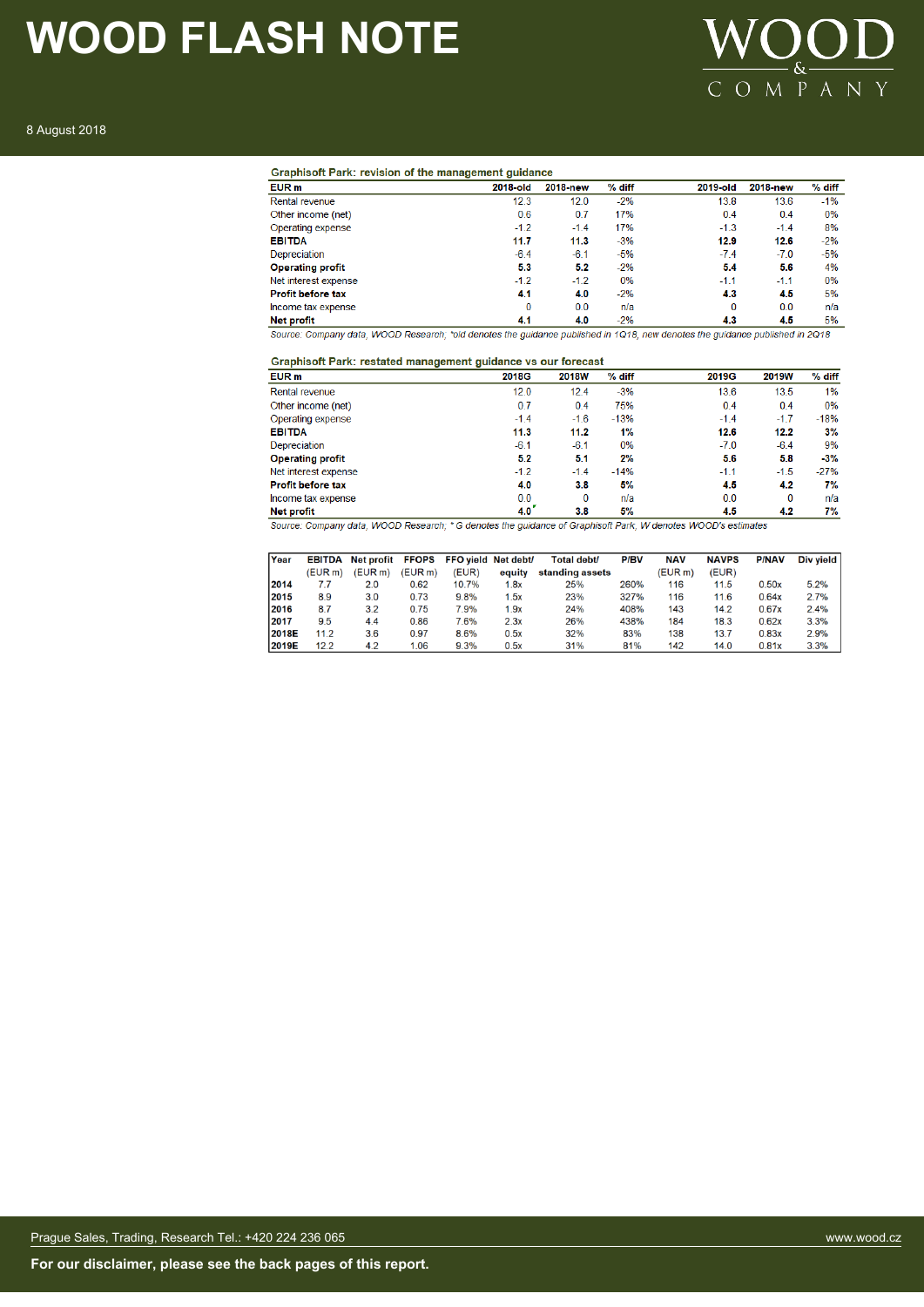

### **DISCLAIMER**

### **Special Disclosure**

This research/commentary was prepared by the assignment of Budapest Stock Exchange Ltd. (registered seat: 1054 Budapest, Szabadság tér 7. Platina torony I. ép. IV. emelet; company registration number: 01-10-044764, hereinafter: BSE) under the agreement which was concluded by and between BSE and WOOD & Company Financial Services, a.s. (registered seat: námstí Republiky 1079/1a, 110 00 Praha 1, Czech Republic; company registration number: 265 03 808, hereinafter: Investment Service Provider)

BSE shall not be liable for the content of this research/commentary, especially for the accuracy and completeness of the information therein and for the forecasts and conclusions; the Service Provider shall be solely liable for these. The Service Provider is entitled to all copyrights regarding this research/commentary however BSE is entitled to use and advertise/spread it but BSE shall not modify its content.&p>

This research/commentary shall not be qualified as investment advice specified in Point 9 Section 4 (2) of Act No. CXXXVIII of 2007 on Investment Firms and Commodity Dealers and on the Regulations Governing their Activities. Furthermore, this document shall not be qualified as an offer or call to tenders for the purchase, sale or hold of the financial instrument(s) concerned by the research/commentary.

### **Important Disclosures**

This investment research is published by WOOD & Company Financial Services, a.s. ("WOOD & Co") and/or one of its branches who are are authorised and regulated by the CNB as Home State regulator and in Poland by the KNF, in Slovakia by the NBS, in Italy by the CONSOB and in the UK by the FCA as Host State regulators.

| 15/12/2017 | HOLD - initiation of coverage | 15/12/2017 | <b>HUF 3.734</b> |
|------------|-------------------------------|------------|------------------|
|            |                               |            |                  |

#### **Explanation of Ratings**

**BUY:** The stock is expected to generate total returns of over 15% during the next 12 months as measured by the target price.

**HOLD:** The stock is expected to generate total returns of 0-15% during the next 12 months as measured by the target price.

**SELL:** The stock is expected to generate a pegative total return during the next 12 months as measured by the target price.

RESTRICTED: Financial forecasts, and/or a rating and/or a target price is restricted from disclosure owing to Compliance or other regulatory/legal considerations such as a blackout period or a conflict of interest.

**NOT RATED:** Suspension of rating after 30 consecutive weekdays where the current price vis-a-vis the target price has been out of the range dictated by the current BUY/HOLD/SELL rating.

**COVERAGE IN TRANSITION:** Due to changes in the Research team, the disclosure of a stock's rating and/or target price and/or financial information are temporarily suspended.

#### **Equity Research Ratings (as of 8 August 2018)**

|                                 | Buv | Hold           | Sel                              | Restricted | Not rated | <b>Coverage in transition</b> |
|---------------------------------|-----|----------------|----------------------------------|------------|-----------|-------------------------------|
| <b>Equity Research Coverage</b> | 52% | 1101<br>$+1/0$ | $\overline{\phantom{a}}$<br>- 70 | n.a.       | n.a.      | 10/<br>$\frac{1}{2}$          |
| <b>IB Clients</b>               | 1%  | $1\%$          | n.a.                             | N.A.       | n.a.      | n.a.                          |

### **Securities Prices**

Prices are taken as of the previous day's close on the home market unless otherwise stated.

#### **Valuation & Risks**

Analysis of specific risks to set stock target prices highlighted in our investment case(s) are outlined throughout the report. For details of methodologies used to determine our price targets and risks related to the achi of the targets referred to in the main body of the report or at http://www.wood.cz in the Corporate Governance section.

Users should assume that the investment risks and valuation methodology in Daily news or flash notes not changing our estimates or ratings is as set out in the most recent substantive research note on that subject company and can be found on our website at [www.wood.com](https://research.wood.cz)

### **Wood Research Disclosures (as of 8 August 2018)**

| Company                         | <b>Disclosures</b> |
|---------------------------------|--------------------|
| Alior Bank                      | 5                  |
| AmRest                          | 5                  |
| Astarta                         | 5                  |
| AT&S                            | 5                  |
| Bogdanka                        | 5                  |
| <b>BRD</b>                      | $5\phantom{.0}$    |
| <b>Bucharest Stock Exchange</b> | $\overline{5}$     |
| BZ WBK                          | 5                  |
| CA Immo                         | 5                  |
| CCC                             | $\overline{5}$     |
| CD Projekt                      | 5                  |
| CETV                            | 5                  |
| CEZ                             | $\overline{5}$     |
| Ciech                           | 5                  |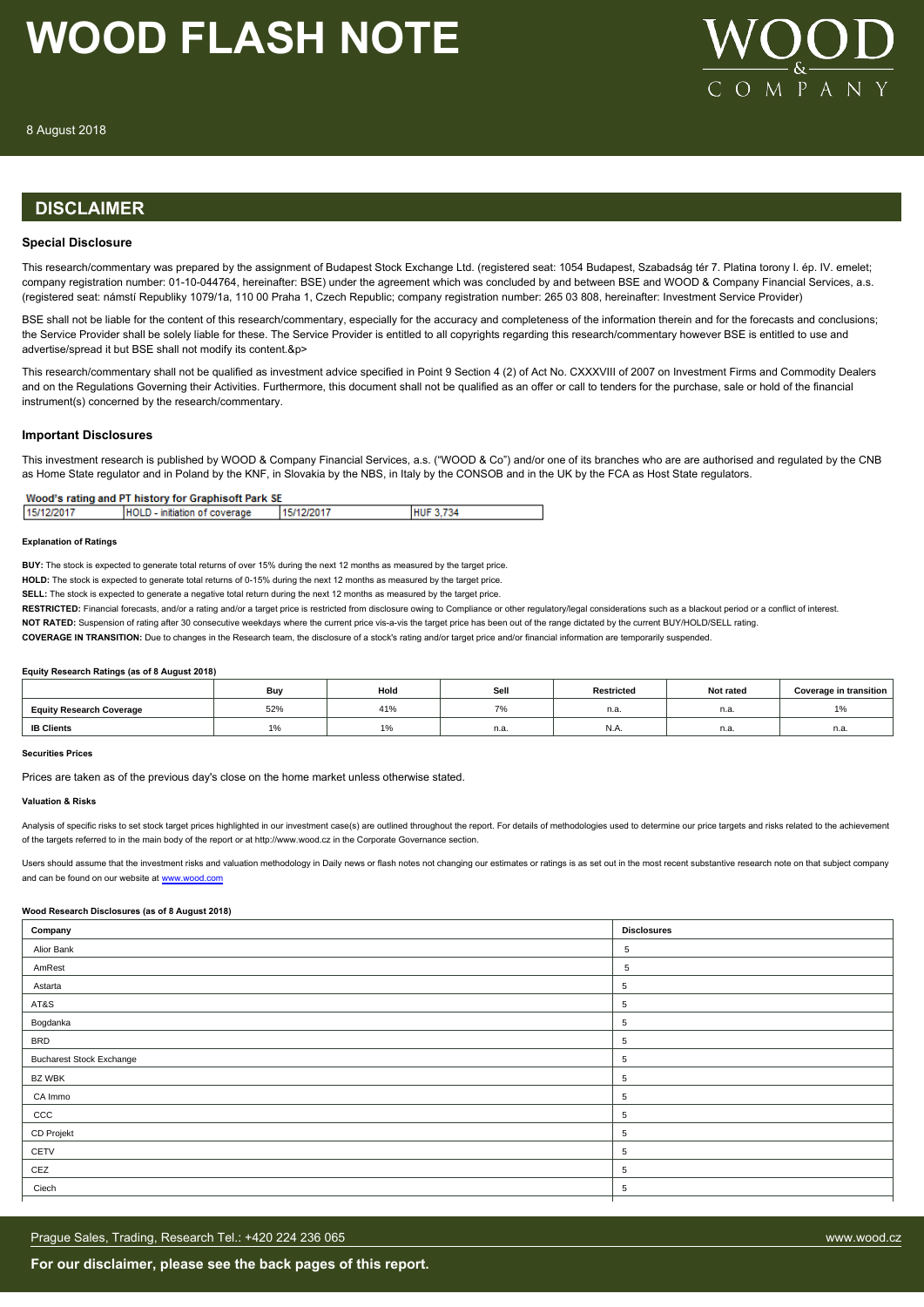

### 8 August 2018

| Conpet                        | $\overline{1}$          |
|-------------------------------|-------------------------|
| Cyfrowy Polsat                | $\sqrt{5}$              |
| Dino                          | $\sqrt{5}$              |
| DO&CO                         | 1, 5                    |
| Electrica                     | $\sqrt{5}$              |
| Enea                          | $\sqrt{5}$              |
| Energa                        | $\sqrt{5}$              |
| Erste Group Bank              | $\sqrt{5}$              |
| Eurocash                      | $\sqrt{5}$              |
| Fortuna                       | $\sqrt{5}$              |
| S.C. Fondul Proprietatea S.A. | 1, 4, 5                 |
| Getin Noble Bank              | $\,$ 5 $\,$             |
| GTC                           | $\sqrt{5}$              |
| Handlowy                      | $\sqrt{5}$              |
| ING BSK                       | $\sqrt{5}$              |
| Immofinanz                    | $\sqrt{5}$              |
| $\ensuremath{\mathsf{IPF}}$   | $\,$ 5 $\,$             |
| $\ensuremath{\mathsf{ITG}}$   | 1, 3                    |
| <b>JSW</b>                    | $\,$ 5 $\,$             |
| Kernel                        | 5                       |
| KGHM                          | $\sqrt{5}$              |
| Komercni                      | 5                       |
| Kruk                          | $\sqrt{5}$              |
| Lotos                         | $\sqrt{5}$              |
| LPP                           | $\sqrt{5}$              |
| mBank                         | $\sqrt{5}$              |
| MedLife                       | 1, 2, 3                 |
| Millennium                    | $\sqrt{5}$              |
| <b>MOL</b>                    | $\sqrt{5}$              |
| MONETA Money Bank             | 1, 2, 3, 5              |
| Netia                         | $\sqrt{5}$              |
| OMV                           | $\sqrt{5}$              |
| Orange PL                     | $\,$ 5 $\,$             |
| Pekao                         | $\sqrt{5}$              |
| PGE                           | $\,$ 5 $\,$             |
| Philip Morris                 | $\,$ 5 $\,$             |
| PKO BP                        | 1, 2, 3, 5              |
| PKN Orlen                     | $\overline{\mathbf{5}}$ |
| PKP Cargo                     | $\,$ 5 $\,$             |
| PZU                           | $\,$ 5 $\,$             |
| RBI                           | $\,$ 5 $\,$             |
| RC <sub>2</sub>               | $\overline{4}$          |
| Romgaz                        | $\,$ 5 $\,$             |
| SIF <sub>2</sub>              | $10$                    |
| SNP - OMV Petrom              | 3, 5                    |
| O <sub>2</sub> CR             | 1, 4, 5                 |
| Banca Transilvania            | $\,$ 5 $\,$             |
| Transelectrica                | $\sqrt{5}$              |
| Transgaz                      | 1, 5                    |
| Unipetrol                     | $\sqrt{5}$              |
| WSE                           | $\mathbf{1}$            |
| Warimpex                      | 1, 5                    |
|                               |                         |

#### **Description**

1 The company currently is, or in the past 12 months was, a client of Wood & Co or its affiliated companies for the provision of investment banking services.

2 In the past 12 months, Wood & Co or its affiliated companies have received compensation for Corporate Finance/Investment Banking services from this company.

13 In the past 12 months, Wood & Co or any of its affiliated companies have been lead manager, co-lead manager or co-manager of a public offering of the company's financial instruments.<br>4 Wood & Co acts as corporate broker Wood & Co acts as corporate broker to this company and/or Wood & Co or any of its affiliated companies may have an agreement with the company relating to the provision of Corporate Finance/Investment

Prague Sales, Trading, Research Tel.: +420 224 236 065 www.wood.cz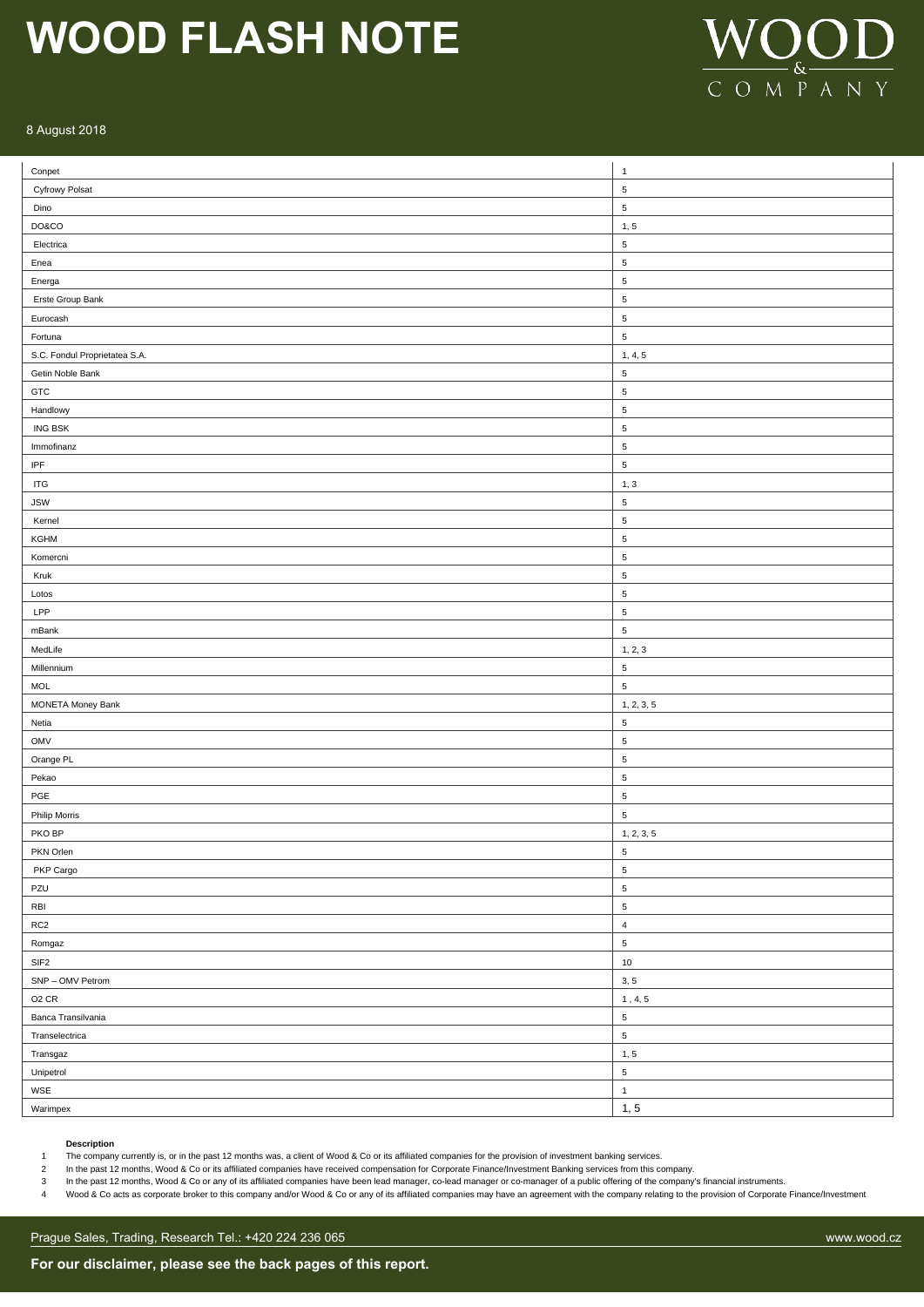

### 8 August 2018

#### Banking services.

- 5 Wood & Co or any of its affiliated companies is a market maker or liquidity provider in relation to securities issued by this company.
- 6 In the past 12 months, Wood & Co, its partners, affiliated companies, officers or directors, or any authoring analyst involved in the preparation of this investment research has provided services to the company for remuneration, other than normal course investment advisory or trade execution services.
- 7 Those persons identified as the author(s) of this investment research, or any individual involved in the preparation of this investment research, have purchased/received shares in the company prior to a public offering of those shares, and the price at which they were acquired along with the date of acquisition are disclosed above.
- 8 The authoring analyst, a member of the authoring analyst's household, or any individual directly involved in the preparation of this investment research has a direct ownership position in securities issued by this company.
- 9 A partner, director, officer, employee or agent of Wood & Co and its affiliated companies, or a member of his/her household, is an officer, or director, or serves as an advisor or board member of this company.<br>10 As of t As of the month end immediately preceding the date of publication of this investment research Wood & Co or its affiliate companies, in the aggregate, beneficially owned 1% or more of any class of the total issued
- share capital or other common equity securities of the company or held a material non-equity financial interest in this company. 11 As of the month end immediately preceding the date of publication of this investment research the relevant company owned 1% or more of any class of the total issued share capital in Wood & Co or any of its affiliated companies.
- 12 Other specific disclosures as described above

The authoring analysts who are responsible for the preparation of this investment research have received (or will receive) compensation based upon (among other factors) the Corporate Finance/Investment Banking revenues and general profits of Wood & Co. However, such authoring analysts have not received, and will not receive, compensation that is directly based upon or linked to one or more specific Corporate Finance/Investment Banking activities, or to recommendations contained in the investment research.

Wood & Co and its affiliated companies may have a Corporate Finance/Investment Banking or other relationship with the company that is the subject of this investment research and may trade in any of the designated investments mentioned herein either for their own account or the accounts of their customers, in good faith or in the normal course of market making. Accordingly, Wood & Co or their affiliated companies, principals or employees (other than the authoring analyst(s) who prepared this investment research) may at any time have a long or short position in any such designated investments, Related designated investments or in options, futures or other derivative instruments based thereon.

Wood & Co manages conflicts of interest arising as a result of preparation and publication of research through its use of internal databases, notifications by the relevant employees and Chinese Walls as monitored by Compliance. For further details see our website at www.wood.com in the Section Corporate Governance or via the link http://www.wood.com/research.html

The information contained in this investment research has been compiled by Wood & Co from sources believed to be reliable, but (with the exception of the information about Wood & Co) no representation or warranty, express or implied, is made by Wood & Co, its affiliated companies or any other person as to its fairness, accuracy, completeness or correctness. Wood & Co has not independently verified the facts, assumptions, and estimates contained herein. All estimates, opinions and other information contained in this investment research constitute Wood & Co's judgement as of the date of this investment research, are subject to change without notice and are provided in good faith but without legal responsibility or liability.

Wood & Co salespeople, traders, and other professionals may provide oral or written market commentary or trading strategies to our clients and our proprietary trading desk that reflect opinions that are contrary to the opinions expressed in this investment research. Wood & Co's affiliates, proprietary trading desk, and investing businesses may make investment decisions that are inconsistent with the recommendations or views expressed in this investment research.

This investment research is provided for information purposes only and does not constitute an offer or solicitation to buy or sell any designated investments discussed herein in any jurisdiction where such offer or solicitation would be prohibited. As a result, the designated investments discussed in this investment research may not be eligible for sale in some jurisdictions. This investment research is not, and under no circumstances should be construed as, a solicitation to act as a securities broker or dealer in any jurisdiction by any person or company that is not legally permitted to carry on the business of a securities broker or dealer in that jurisdiction. This material is prepared for general circulation to clients and does not have regard to the investment objectives, financial situation or particular needs of any particular person. Investors should obtain advice based on their own individual circumstances before making an investment decision. To the fullest extent permitted by law, none of Wood & Co, its affiliated companies or any other person accepts any liability whatsoever for any direct or consequential loss arising from or in connection with the use of this material.

#### **For United Kingdom or European Residents:**

This investment research is for persons who are Eligible Counterparties or Professional Clients only and is exempt from the general restrictions in section 21 of the Financial Services and Markets Act 2000 (or any analogous legislation) on the communication of invitations or inducements to engage in investment activity on the grounds that it is being distributed in the United Kingdom only to persons of a kind described in Article 19(5) (Investment Professionals) and 49(2) (High Net Worth companies, unincorporated associations etc) of the Financial Services and Markets Act 2000 (Financial Promotion) Order 2005 (as amended). It is not intended to be distributed or passed on, directly or indirectly, to any other class of persons. This material is not for distribution in the United Kingdom or Europe to retail clients, as defined under the rules of the Financial Conduct Authority.

#### **For United States Residents:**

This investment research distributed in the United States by WOOD&Co, and in certain instances by Brasil Plural Securities LLC ('Brasil Plural'), a U.S registered broker dealer, only to "major U.S. institutional investors", as defined under Rule 15a-6 promulgated under the US Securities Exchange Act of 1934, as amended, and as interpreted by the staff of the US Securities and Exchange Commission. This investment research is not intended for use by any person or entity that is not a major U.S institutional investor. If you have received a copy of this research and are not a major U.S institutional investor, you are instructed not to read, rely on or reproduce the contents hereof, and to destroy this research or return it to WOOD&Co or to Brasil Plural. Analyst(s) preparing this report are employees of WOOD&Co who are resident outside the United States and are not associated persons or employees of any US registered broker-dealer. Therefore the analyst(s) are not be subject to Rule 2711 of the Financial Industry Regulatory Authority (FINRA) or to Regulation AC adopted by the U.S Securities and Exchange Commission (SEC) which among other things, restrict communications with a subject company, public appearances and personal trading in securities by a research analyst. Any major U.S Institutional investor wishing to effect transactions in any securities referred to herein or options thereon should do so by contacting a representative of Brasil Plural Securities LLC. Brasil Plural is a broker-dealer registered with the SEC and a member of FINRA and the Securities Investor Protection Corporation. Its address is 545 Madison Avenue, 8th Floor, New York, NY 10022 and its telephone number is 212-388-5613. WOOD&Co is not affiliated with Brasil Plural Securities LLC or any other U.S registered broker-dealer.